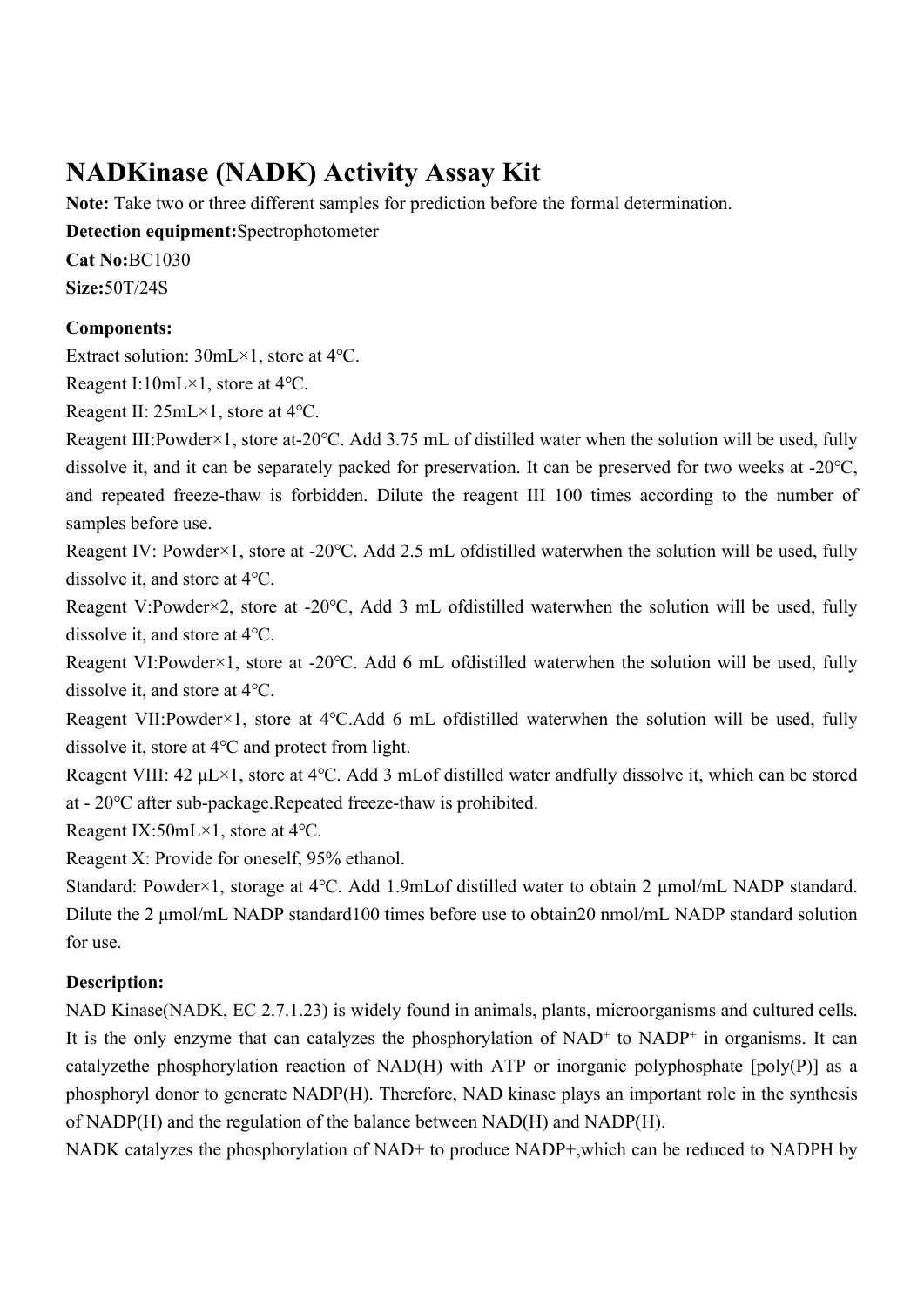glucose-6-phosphate dehydrogenase.NADPH could reduce oxidized thiazole blue (MTT) through the dehydrogenation of PMS. The absorbance value of MTT at 570 nm can be reflect the activity of NADK.

# **Required but not provided**

Table centrifuge, Spectrophotometer, water bath, 1 mL glass cuvette, adjustable pipette, mortar/homogenizer, anhydrous ethanol, ice and distilled water.

# **Protocol:**

# **I. Crude enzyme extraction:**

1. Preparation of bacterial, cell or tissue samples:

a. Bacteria or cultured cells:

Collect the bacteria or cells into the centrifuge tube, discard the supernatant, add 1mL of extract solution to 5 million bacteria or cells, break the bacteria or cells by ultrasonic (power 200W, ultrasonic 3s, interval 10s, repeat for 30 times). Centrifugate 8000×g for 10minutes at 4℃, take thesupernatant and keep it on ice for test.

b. Tissue:

Weigh about 0.1g of tissue, add 1mL of extract solution, homogenate on ice bath. Centrifuge at 8000×g for 10 minutes at 4℃, take the supernatant and keep it on ice for test.

2. Serum sample: direct detection.

# **II. Procedure**

1. Preheat ultraviolet spectrophotometer for 30 minutes, adjust wavelength to 340 nm, set zero with 95% ethanol.

2. Preparation of standard: mix Reagent III and standard to prepare standard according to the following table.

| Standard $(\mu L)$ | Reagent III $(\mu L)$ | Standard tube concentration (nmol/mL) |  |
|--------------------|-----------------------|---------------------------------------|--|
|                    | 50                    |                                       |  |
|                    | 45                    |                                       |  |
| 10                 | 40                    |                                       |  |
| 15                 | 35                    |                                       |  |
| 20                 | 30                    |                                       |  |
| 25                 | 25                    | 10                                    |  |
| 30                 | 20                    | 12                                    |  |
| 35                 |                       | 14                                    |  |

3. Preheat Spectrophotometer/Microplate reader for 30minuters, adjust wavelength to 570nm, set zero with 95% ethanol.

4. Operation table: (operation in EP tube)

| Reagent Name $(\mu L)$ | $\vert$ Test tube $(T)$ | Contrast tube $(C)$ | Standard tube $(S)$ | Black tube $(B)$ |
|------------------------|-------------------------|---------------------|---------------------|------------------|
| Sample                 |                         |                     |                     |                  |
| Standard               |                         |                     |                     |                  |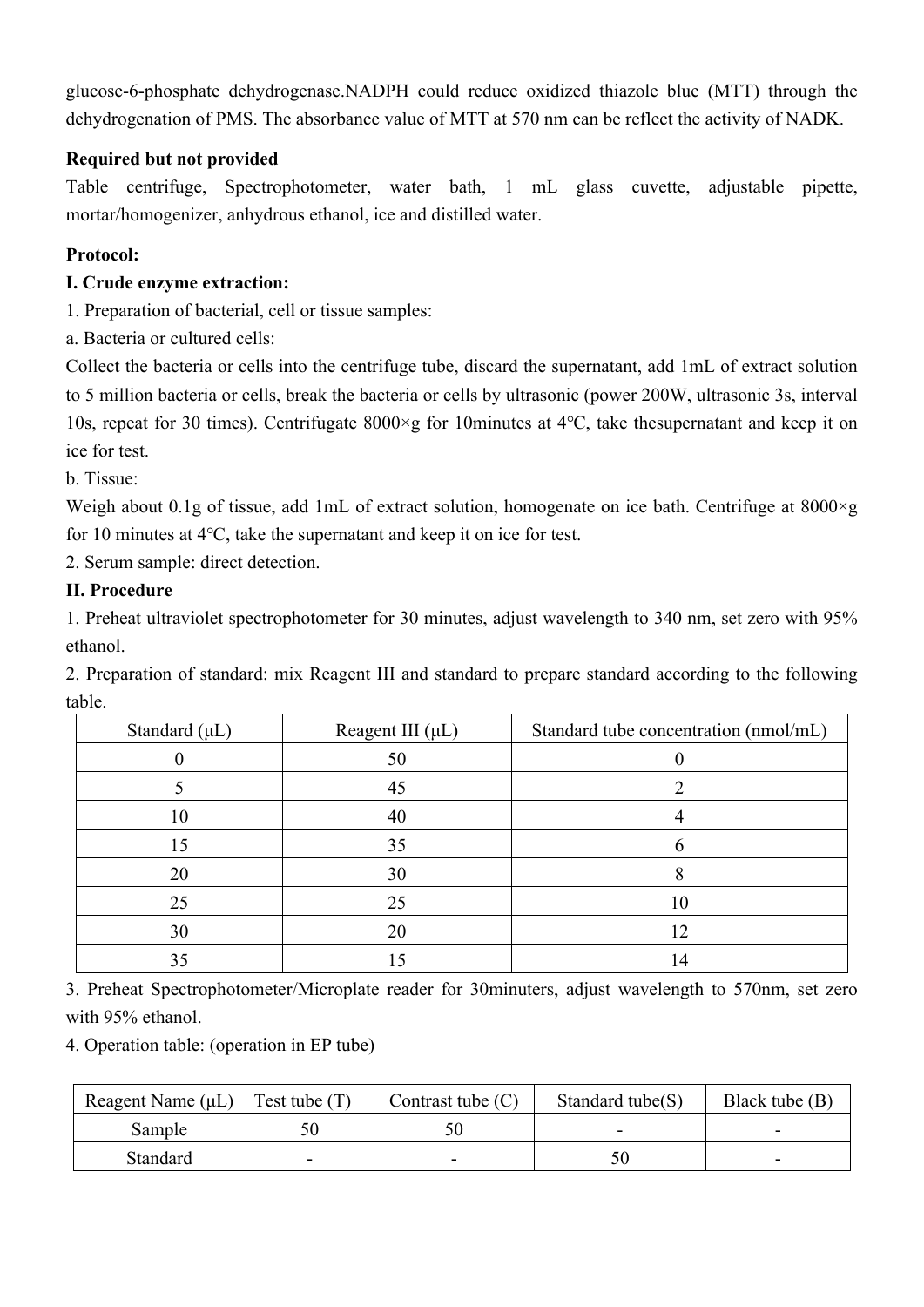| Distilled water                                                                                          |                                                                                                       |      |                                                                                                         | 50   |  |
|----------------------------------------------------------------------------------------------------------|-------------------------------------------------------------------------------------------------------|------|---------------------------------------------------------------------------------------------------------|------|--|
| Reagent I                                                                                                | 70                                                                                                    | 120  | 120                                                                                                     | 120  |  |
| Reagent III                                                                                              | 50                                                                                                    |      |                                                                                                         |      |  |
| Reagent IV                                                                                               | 30                                                                                                    | 30   | 30                                                                                                      | 30   |  |
| Mix well, place it in water bath at 37 °C (mammal) or $25^{\circ}$ C (other species) for 15 minutes, and |                                                                                                       |      |                                                                                                         |      |  |
|                                                                                                          | boil immediately for 2minutes (cover tightly to prevent water loss). After centrifugation at 10000rpm |      |                                                                                                         |      |  |
|                                                                                                          |                                                                                                       |      | for 5 minutes, take 100 $\mu$ L of supernatant and put it into 1.5 mL EP tubes, and continue to add the |      |  |
| following reagents.                                                                                      |                                                                                                       |      |                                                                                                         |      |  |
| Reagent II                                                                                               | 250                                                                                                   | 250  | 250                                                                                                     | 250  |  |
| Reagent V                                                                                                | 75                                                                                                    | 75   | 75                                                                                                      | 75   |  |
| Reagent VI                                                                                               | 75                                                                                                    | 75   | 75                                                                                                      | 75   |  |
| Reagent VII                                                                                              | 75                                                                                                    | 75   | 75                                                                                                      | 75   |  |
| Reagent VIII                                                                                             | 35                                                                                                    | 35   | 35                                                                                                      | 35   |  |
| Stand for 20 minutes at room temperature in dark.                                                        |                                                                                                       |      |                                                                                                         |      |  |
| Reagent IX                                                                                               | 500                                                                                                   | 500  | 500                                                                                                     | 500  |  |
| Mix well and let stand for 5min, centrifugeat 20000 × gfor 5minutesat room temperature. Discard the      |                                                                                                       |      |                                                                                                         |      |  |
| supernatant and leave the sediment.                                                                      |                                                                                                       |      |                                                                                                         |      |  |
| Reagent X                                                                                                | 1000                                                                                                  | 1000 | 1000                                                                                                    | 1000 |  |

After fully dissolving the precipitate, measure the absorbance value at 570nm, record as  $A_T$ ,  $A_C$ ,  $A_S$ ,  $A_B$ , calculate  $\Delta A_T = A_T - A_C$ ,  $\Delta A_S = A_S - A_B$ .

#### **III. Calculate the activity of NADK**

**1.** Making of standard curve.

When making the standard curve, the concentration of the NADP standard solution is taken as the x-axis, and the  $\Delta A$ sis taken as the y-axis. The linear equation y=kx+b is obtained. Take $\Delta A$ <sub>T</sub> to the equation to acquire x.

# **2.Calculation of NADK activity**

1.Tissue

(1) . Protein concentration

Unit definition: One unit of enzyme activity is defined as the amount of enzyme catalyzes the produce 1 nmol of NADP per minute in the reaction systemevery milligram tissue protein.

NADK(U/mg prot)= $x \times V_s \div (Cpr \times V_s) \div T = 0.067 \times x \div Cpr$ 

(2) Sample weight

Unit definition: One unit of enzyme activity is defined as the amount of enzyme catalyzes the produce 1 nmol of NADP per minute in the reaction systemevery gram tissue.

NADK(U/g fresh weight)= $x \times V_S \div (W \times V_S \div V_E) \div T = 0.067 \times x \div W$ 

2.Germ or cells

(1) Protein concentration

Unit definition: One unit of enzyme activity is defined as the amount of enzyme catalyzes the produce 1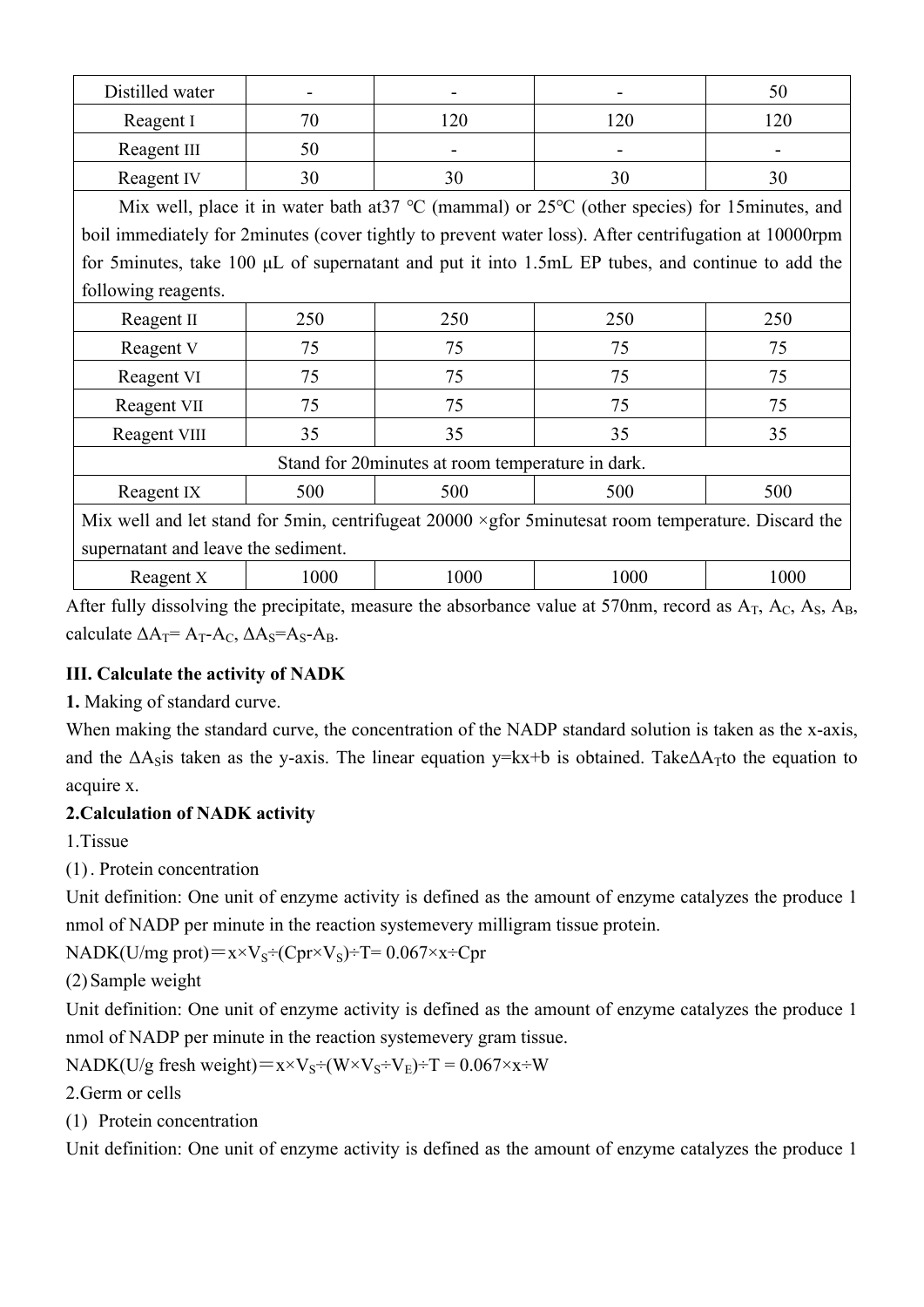nmol of NADP per minute in the reaction systemevery milligram protein.

NADK(U/mg prot)= $x \times V_s \div (Cpr \times V_s) \div T = 0.067 \times x \div Cpr$ 

(2) Germ or cells

Unit definition: One unit of enzyme activity is defined as the amount of enzyme catalyzes the produce 1 nmol of NADP per minute in the reaction systemevery 10 thousand germ or cells protein.

 $NADK(U/10^4 \text{ cell})=x\times V_S \div (500\times V_S \div V_E)+T=1.33\times 10^{-4}\times x$ 

#### 3.Serum

Unit definition: One unit of enzyme activity is defined as the amount of enzyme catalyzes the produce 1 nmol of NADP per minute in the reaction system every milliliter serum.

 $NADK(U/mL)=x+T=0.067\times x$ 

 $V_s$ : Add the volume ofsample, 0.05 mL;  $V_E$ : Added the volume of extract solution, 1mL;

Cpr: Sample protein concentration, mg/mL;

W: Fresh weight of sample, g;

500:5 million cells;

T: Reaction time, 15minutes.

# **Note:**

1. The extraction of crude enzyme solution must be completed at 0℃-4℃ to prevent enzyme denaturation and deactivation. It is suggested that two samples with large differences should be selected for pre experimentbefore the formal experiment.

2. Reagents III, IV, V,VI, VII and VIII must be placed on ice during the determination.

3. When the initial absorption value is greater than 0.6, it is recommended to dilute the sample with PBS and then measure it.

4. If the number of measured samples is too large, Reagents II, V, VI and VII can be proportioned into working solution for use.

#### **Experimental instances:**

1. Take 0.1g of rat kidney, add 1mL of extract solution, homogenate and grind. Take the supernatant and dilute it twice, then detect according to the measured steps. Measure  $A_T=0.455$ ,  $A_C=0.213$ , calculate  $\Delta A_T$ = A<sub>T</sub>-A<sub>C</sub> = 0.455-0.213=0.242, Take  $\Delta A_T$  to the standard curve y=0.1662x-0.0343, calculate x=  $(0.242+0.0343)$  /0.1662=1.66, calculate the enzyme activity according to sample weight:

NADK(U/g weight)= $0.067 \times x \div W \times$  dilution ratio = $0.067 \times 1.66 \div 0.1 \times 2 = 2.22$  U/g weight.

2. Take serum of mouse to detect directly, measure  $A_T=0.131$ ,  $A_C=0.094$ , calculate  $\Delta A_T=A_T-A_C=0.131$ -0.094=0.037, Take  $\Delta A_T$  to the standard curve y=0.1662x-0.0343, calculate x = (0.037+0.0343) /0.1662=0.429, calculate the enzyme activity according to volume of serum:

NADK $(U/mL) = 0.067×x = 0.067×0.429=0.028$  U/mL.

#### **References:**

[1] Pollak N, Niere M, Ziegler M. NAD kinase levels control the NADPH concentration in human